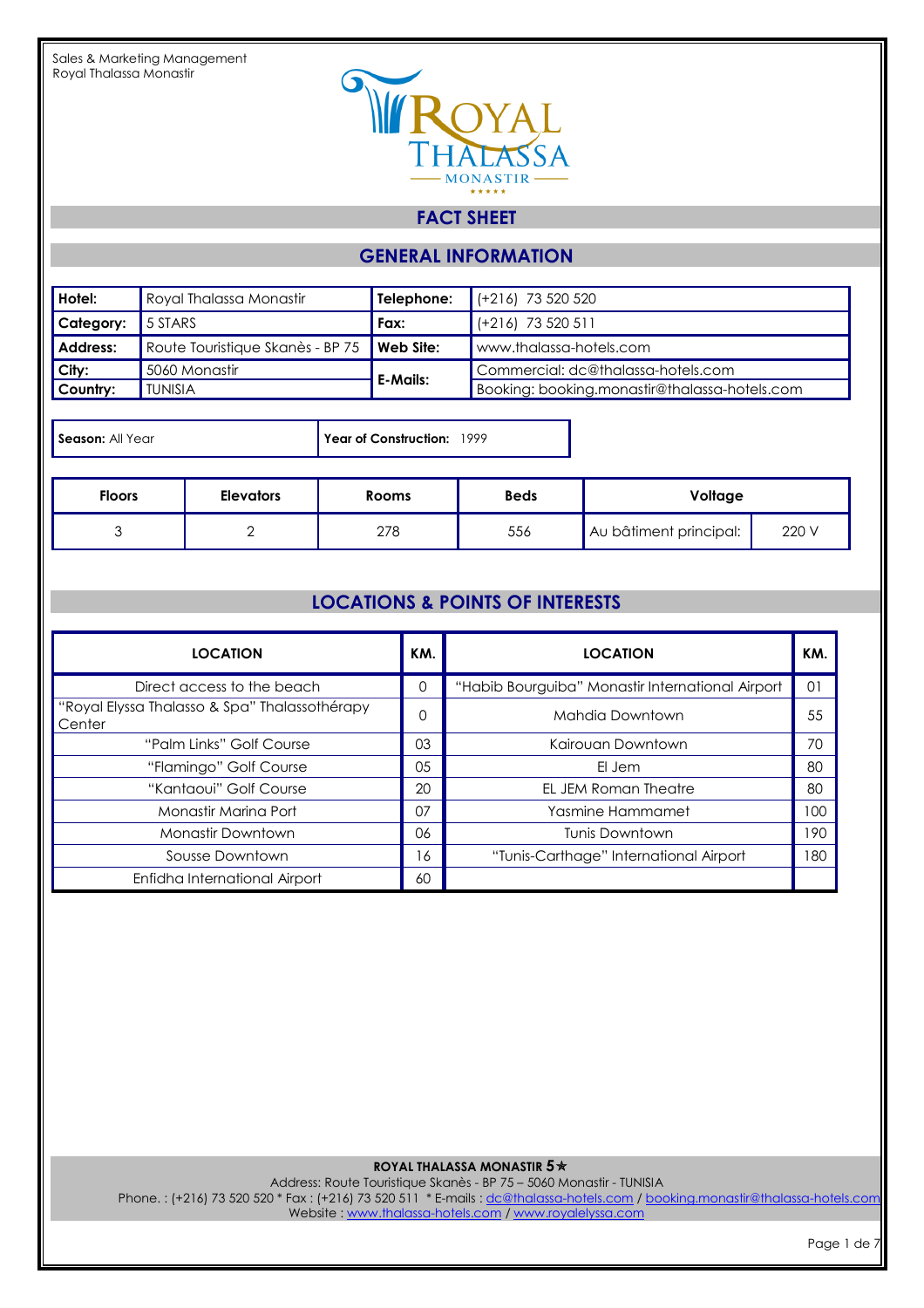I



### **HOTEL ACCOMODATION**

| <b>Total of Rooms</b><br>278                          | <b>Standard</b><br>Room  | Sea View<br><b>Room</b>  | Pool sea view<br>room    | <b>Superior</b><br>Room   | <b>Junior Suite</b> | <b>Executive</b><br>Suite                    | <b>SPA Suile</b>                  |
|-------------------------------------------------------|--------------------------|--------------------------|--------------------------|---------------------------|---------------------|----------------------------------------------|-----------------------------------|
| Area $(m2)$                                           | $28 \text{ m}^2$         | $28 \text{ m}^2$         | $28 \text{ m}^2$         | $34 \text{ m}^2$          | $48 \text{ m}^2$    | From $48 \text{ m}^2$ to<br>$96 \text{ m}^2$ | From 75 To<br>$290 \; \text{m}^2$ |
| Number                                                | 60                       | 92                       | 86                       | 14                        | 04                  | 03                                           | 19                                |
| <b>Bed</b>                                            | King size<br>bed or twin | King size<br>bed or twin | King size bed<br>or twin | King size bed             | King size bed       | King size bed                                | King size bed                     |
| <b>Bathroom</b>                                       | Yes                      | Yes                      | Yes                      | Yes (separate<br>toilets) | Yes                 | Yes                                          | Yes                               |
| Terrasse                                              | 60                       | $\Omega$                 | $\Omega$                 | 10                        | 01                  | $\Omega$                                     | 09                                |
| <b>Balcony</b>                                        | $\Omega$                 | 92                       | 86                       | 04                        | 03                  | $\Omega$                                     | $\Omega$                          |
| <b>Connected Rooms</b>                                | Yes                      | Yes                      | Yes                      | <b>No</b>                 | <b>No</b>           | <b>No</b>                                    | no                                |
| Telephone                                             | Yes                      | Yes                      | Yes                      | Yes                       | Yes                 | Yes                                          | Yes                               |
| Air Conditioner<br>From 15th june -<br>15th September | Yes                      | Yes                      | Yes                      | Yes                       | Yes                 | Yes                                          | Yes                               |
| Heating<br>November - March                           | Yes                      | Yes                      | Yes                      | Yes                       | Yes                 | Yes                                          | Yes                               |
| Satellite TV                                          | Yes                      | Yes                      | Yes                      | Yes                       | Yes                 | Yes                                          | Yes                               |
| Remote Control                                        | Yes                      | Yes                      | Yes                      | Yes                       | Yes                 | Yes                                          | Yes                               |
| Mini-fridge (Free)                                    | Yes                      | Yes                      | Yes                      | Yes                       | Yes                 | Yes                                          | Yes                               |
| Safe (Free)                                           | Yes                      | Yes                      | Yes                      | Yes                       | Yes                 | Yes                                          | Yes                               |
| Internet-WiFi (Free)                                  | Yes                      | Yes                      | Yes                      | Yes                       | Yes                 | Yes                                          | Yes                               |
| <b>Floor Tiles</b>                                    | Yes                      | Yes                      | Yes                      | Yes                       | Yes                 | Carpet                                       | Flooring/Para<br>uet              |

\* Hotel not equipped for people with limited mobility.

 **\* Free Internet:** Available everywhere in the hotel hotel.



### **ROYAL THALASSA MONASTIR 5**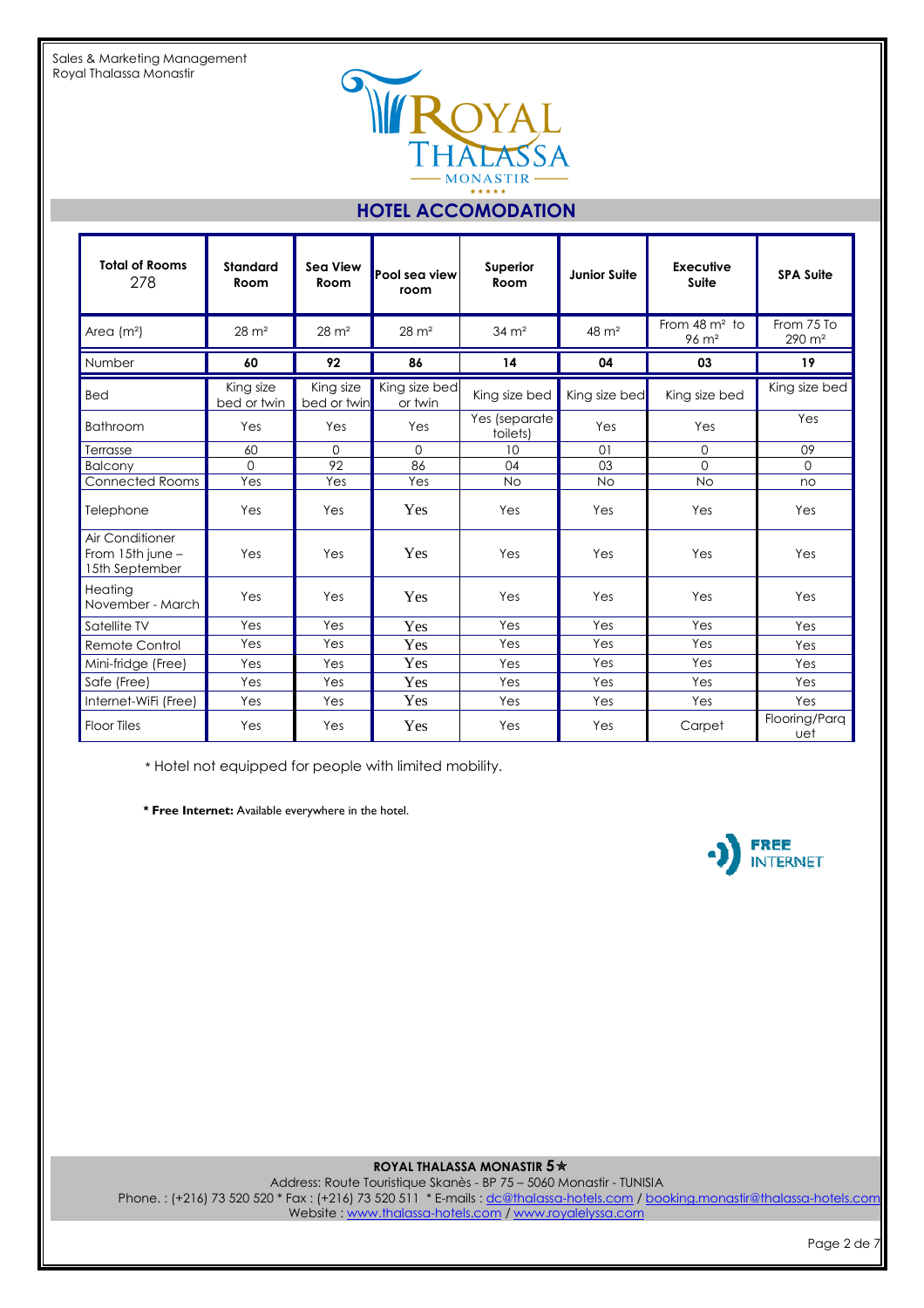L

I

| <b>SPA SUITES DESCRIPTION</b> |
|-------------------------------|
| <b>MONASTIR</b><br>*****      |

| Suite 504        | 110 m <sup>2</sup> : Room, living room, bathroom with shower & bathtub & loggia. Sea & pool view.                                                            |
|------------------|--------------------------------------------------------------------------------------------------------------------------------------------------------------|
| <b>Suite 505</b> | 115 m <sup>2</sup> : Room, living room, dining room, bathroom with shower & bathtub, massage room, loggia,<br>and direct access to outdoor pool. Garden View |
| Suite 506        | 150 m <sup>2</sup> : Room, living room, dining room, bathroom with shower & bathtub, Jacuzzi & loggia. Sea<br>view.                                          |
| Suite 507        | 120 m <sup>2</sup> : Room, living room, bathroom with shower & bathtub, massage room, hammam, & loggia.<br>Garden view.                                      |
| Suite 508        | 75 m <sup>2</sup> : Room, living room, bathroom, jacuzzi & loggia. Sea View.                                                                                 |
| Suite 509        | 90 m <sup>2</sup> : Room, living room, bathroom, massage room, & loggia. Garden view                                                                         |
| Suite 510        | 90 m <sup>2</sup> : Room, living room, bathroom, jacuzzi & loggia. Sea & pool view.                                                                          |
| Suite 511        | 120 m <sup>2</sup> : Room, living room, bathroom with shower & bathtub, massage room & loggia. Garden<br>view.                                               |
| Suite 512        | 120 m <sup>2</sup> : Room, living room, bathroom with shower & bathtub, loggia, Jacuzzi. Pool & sea view.                                                    |
| Suite 514        | 120 m <sup>2</sup> : Room, living room, bathroom with shower & bathtub, loggia & Jacuzzi.<br>Pool & sea view.                                                |
| Suite 515        | 120 m <sup>2</sup> : Room, living room, bathroom with shower & bathtub, loggia, massage room & hammam.<br>Garden view.                                       |
| Suite 516        | 90 m <sup>2</sup> : Room, living room, bathroom with shower & bathtub, dining room, & Loggia. Sea view.                                                      |
|                  |                                                                                                                                                              |
| Suite 517        | 90 m <sup>2</sup> : Room, living room, bathroom with shower & bathtub. Garden view.                                                                          |
| Suite 518        | 90 m <sup>2</sup> : Room, living room, bathroom with shower & bathtub, massage room. Side sea view.                                                          |
| Suite 519        | 90 m <sup>2</sup> : Room, living room, bathroom with shower & bathtub, massage room & hammam. Garden<br>view.                                                |
| Suite 520        | 90 m <sup>2</sup> : Room, living room, bathroom with shower & bathtub, massage room & hammam. Side sea<br>view.                                              |
| Suite 521        | 90 m <sup>2</sup> : Room, living room, bathroom with shower & bathtub, massage room. Garden view.                                                            |
| Suite 522        | 90 m <sup>2</sup> : Room, living room, bathroom with shower & bathtub, massage room, hammam & Jacuzzi.<br>Side sea view.                                     |

### **ROYAL THALASSA MONASTIR 5**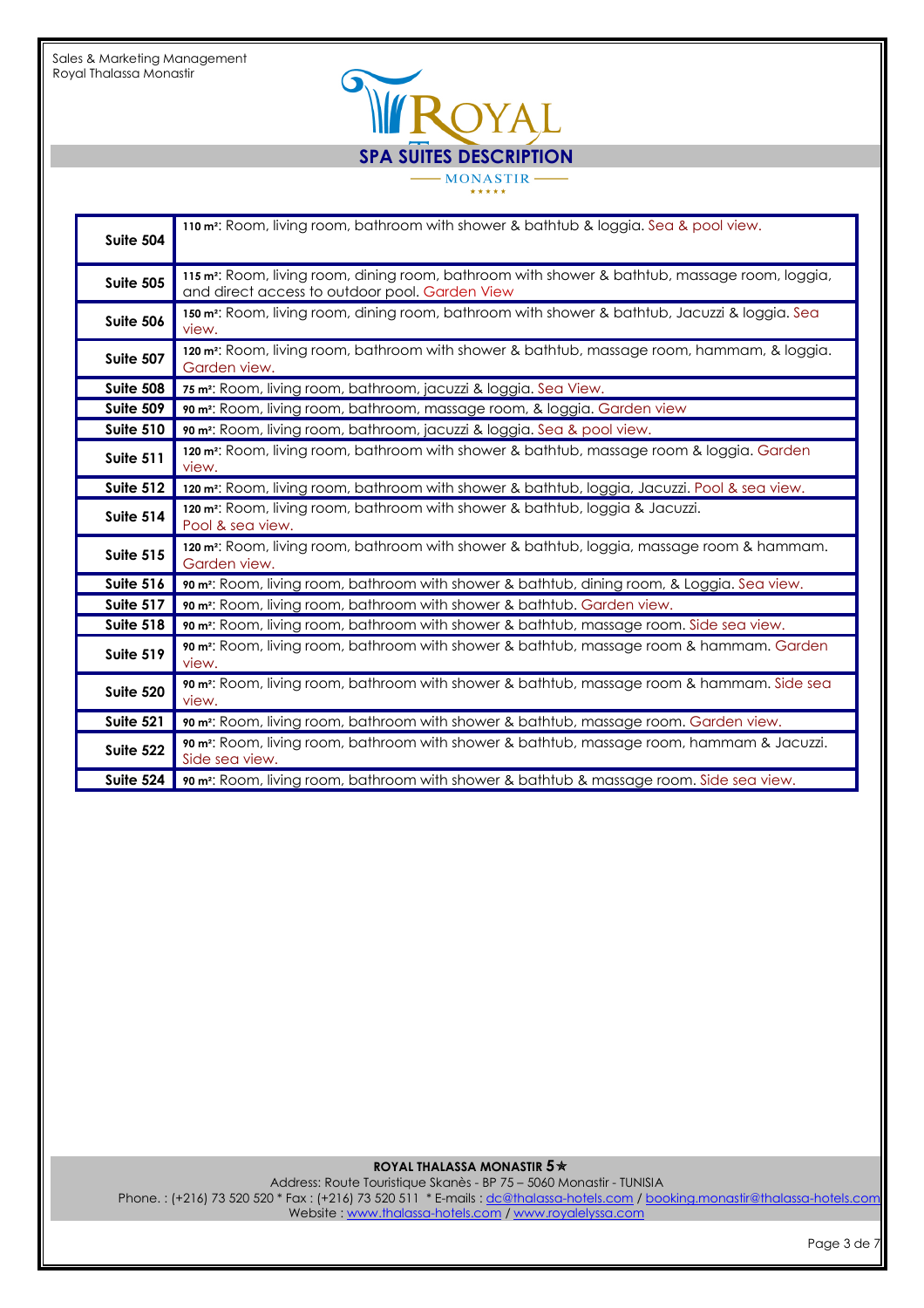I



|                                                           |                  | <b>SHOW</b><br><b>COOKING</b> | <b>MAXIMUM</b><br><b>CAPACITY</b> |     |                       |
|-----------------------------------------------------------|------------------|-------------------------------|-----------------------------------|-----|-----------------------|
|                                                           | <b>BREAKFAST</b> | <b>LUNCH</b>                  | <b>DINNER</b>                     |     |                       |
| <b>BUFFET RESTAURANT</b><br>"CHEF'S MARKET"               | 06H30-10H00      | 12H30-14H30                   | 18H30 - 21H30                     | Yes | 550<br>+150 Terrace   |
| A LA CARTE RESTAURANT<br>"MONA"                           |                  | 12H00 - 14H30<br>Nov - Mai    | 19H00 - 00H00                     |     | 100<br>$+100$ Terrace |
| <b>ALA CARTE BEACH</b><br><b>RESTAURANT</b><br>"LA VOILE" |                  | 12H30 - 18H00<br>(June-Sept.) | 18H00 - 22H00<br>(June –Sept.)    |     | 250                   |

### **Bars**

|                                        | <b>SERVICE HOURS</b> |
|----------------------------------------|----------------------|
| <b>RENDEZ-VOUS BAR</b>                 | 08H30 - 00H00        |
| POOL BAR<br>(May - October)            | 10H00 - 00H00        |
| <b>BAR PLAGE</b><br>(June - September) | 10H00 - 18H00        |
| LA VOILE BAR<br>(May - October)        | 10H00 - 00H00        |

# **OTHER FACILITIES**

### **ROYAL THALASSA MONASTIR 5**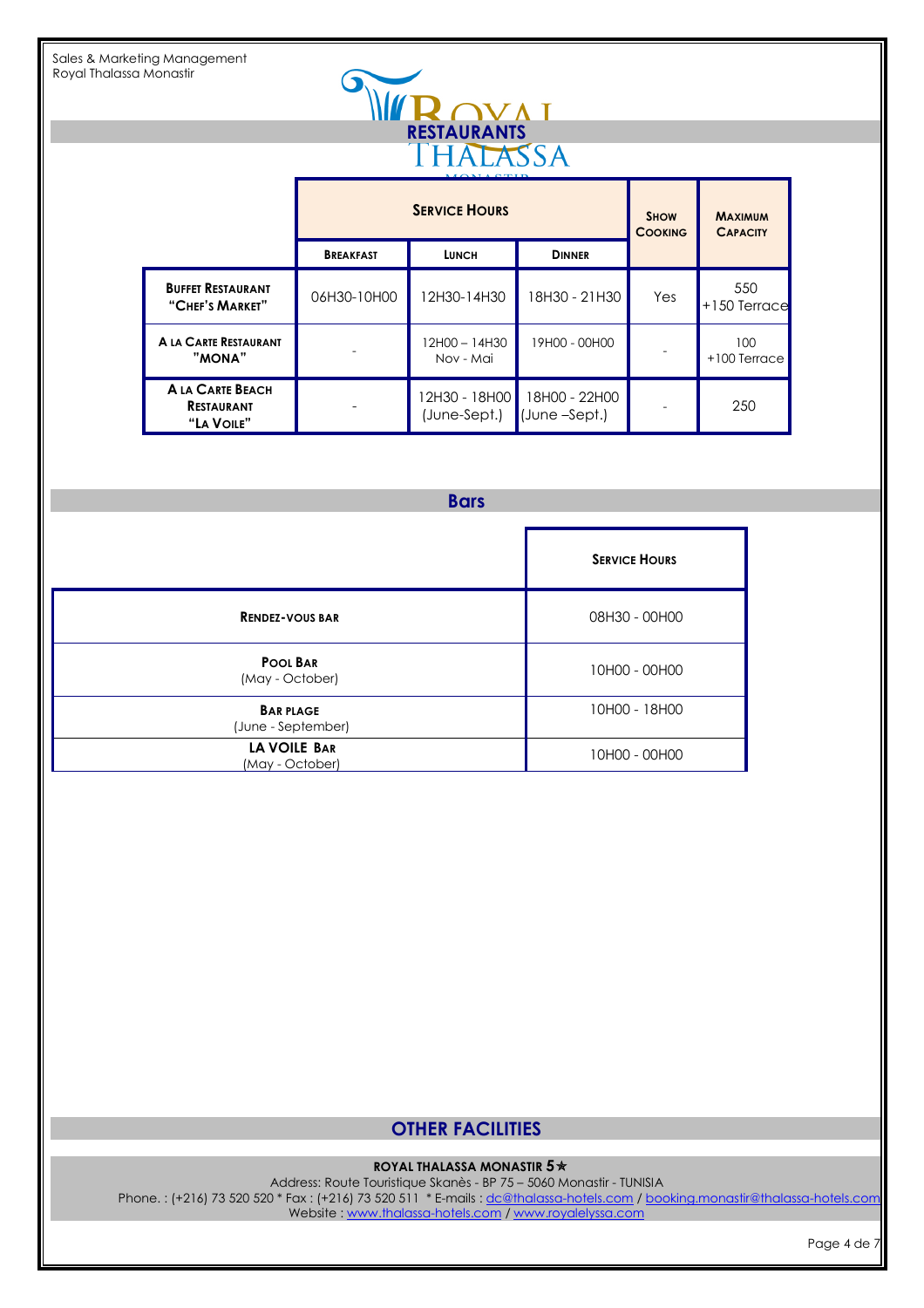| Sales & Marketing Management<br>Royal Thalassa Monastir |                     |                         |                      |
|---------------------------------------------------------|---------------------|-------------------------|----------------------|
| <b>Total Area</b>                                       |                     | 4500.000 m <sup>2</sup> |                      |
| Pools                                                   | Indoor              | Qutdoor                 | <b>Children Pool</b> |
| <b>Number</b>                                           |                     | <b>MONASTIR</b>         |                      |
| Sea water                                               | <b>No</b>           | <b>No</b>               | <b>No</b>            |
| <b>Fresh water</b>                                      | Yes                 | Yes                     | Yes                  |
| Area (m <sup>2</sup> )                                  | $368 \; \text{m}^2$ | $1300 \; \text{m}^2$    | $60 \text{ m}^2$     |
| Length/Width(m)                                         | 22,30 x 15,30       | $36 \times 50$          | $8,00 \times 8,00$   |
| Depth (Min. / Max.) (m)                                 | 1,20/1,60           | 0,60 / 1,90             | 0,60 / 0,60          |
| Jacuzzi                                                 | <b>No</b>           | Yes                     | <b>No</b>            |
| <b>Outdoor Pool' Showers</b>                            | Yes                 | Yes                     | Yes                  |
| Sun beds (Free)                                         | Yes                 | Yes                     | Yes                  |
| <b>Umbrellas (Free)</b>                                 | Yes                 | Yes                     | Yes                  |
| <b>Mattress (Free)</b>                                  | Yes                 | Yes                     | Yes                  |
| Towels (Free)                                           | Yes                 | Yes                     | Yes                  |

## **RECEPTION**

| <b>VISA</b>                    | Yes |
|--------------------------------|-----|
| <b>MASTER CARD</b>             | Yes |
| <b>CHANGE</b>                  | Yes |
| Intenet (WiFi)<br>ΤМ<br>(Free) | Yes |

### **ROYAL THALASSA MONASTIR 5**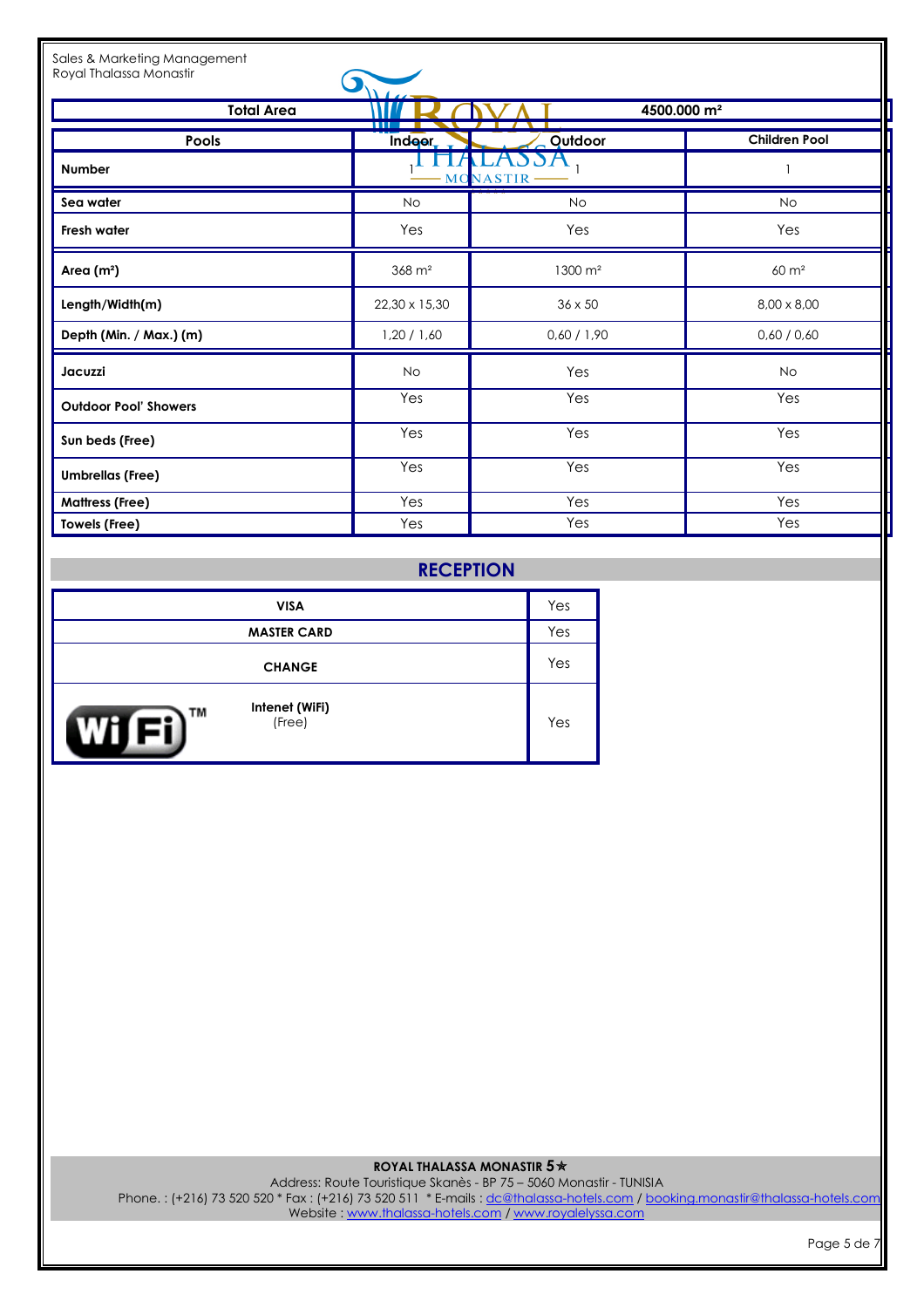

# **GENERAL & RECREATIONAL FACILITIES**

| <b>General Facilities</b>         | In the<br>Hotel | <b>Surroundings</b>                | Dist.<br>Km.                                         | <b>Extra</b><br>Charge | <b>Recreational Facilities</b>              | In the<br><b>Hotel</b> | <b>Surroundings</b>      | Dist.<br>Km.             | Extra<br>Charge |
|-----------------------------------|-----------------|------------------------------------|------------------------------------------------------|------------------------|---------------------------------------------|------------------------|--------------------------|--------------------------|-----------------|
| Shop                              | Yes             | $\overline{a}$                     | $\overline{a}$                                       | Yes                    | <b>Table Tennis</b>                         | Yes                    | $\overline{a}$           | $\overline{a}$           | No.             |
| <b>Souvenirs</b>                  | Oui             |                                    | $\overline{a}$                                       | Yes                    | Tennis Courts (3)                           | Yes                    | $\overline{a}$           | $\overline{a}$           | No.             |
| <b>Super markets</b>              | No.             | Yes                                | 04                                                   | Yes                    |                                             |                        |                          |                          |                 |
| <b>Thalasso Therapy</b><br>Center | Yes             | $\overline{a}$                     | $\overline{\phantom{a}}$                             | Yes                    |                                             |                        |                          |                          |                 |
| Hammam                            | Yes             | $\overline{a}$                     | $\overline{a}$                                       | Yes                    |                                             |                        |                          |                          |                 |
| Massage                           | Yes             | $\overline{\phantom{a}}$           | $\overline{\phantom{a}}$                             | Yes                    | Mini Golf                                   | Yes                    | $\overline{\phantom{a}}$ | $\overline{\phantom{a}}$ | <b>No</b>       |
| Sauna                             | Yes             | $\overline{a}$                     | $\overline{a}$                                       | Yes                    | Petanque                                    | Yes                    | $\overline{a}$           | $\overline{a}$           | No.             |
| Jacuzzi                           | Yes             | $\overline{a}$                     | $\overline{a}$                                       | No.                    | Windsurfing                                 | Yes                    | $\overline{a}$           |                          | Yes             |
| <b>Hairdressing Salon</b>         | Yes             | $\overline{a}$                     | $\overline{a}$                                       | Yes                    | <b>Golf course "Palm Links"</b><br>18 Holes | <b>No</b>              | Yes                      | 03                       | Yes             |
| Infirmary 24h/24                  | Yes             |                                    |                                                      | <b>No</b>              | <b>Golf course "Flamingo"</b><br>18 Holes   | <b>No</b>              | Yes                      | 05                       | Yes             |
| <b>On-Call Doctor</b>             | Yes             | $\sim$<br>$\overline{\phantom{a}}$ | $\overline{\phantom{a}}$<br>$\overline{\phantom{a}}$ | Yes                    | <b>Beach Volleyball</b><br>(May - October)  | Yes                    | $\overline{a}$           | $\overline{a}$           | <b>No</b>       |
| Pharmacy                          |                 |                                    |                                                      |                        | Sailboard<br>(May - October)                | Yes                    | Yes                      | $\overline{a}$           | Yes             |
|                                   | <b>No</b>       | Yes                                | 03                                                   | Yes                    | Sailboat $(May -$<br>October)               | Yes                    | Yes                      | $\overline{a}$           | Yes             |
| <b>Business Center</b>            | Yes             | $\overline{a}$                     | $\overline{\phantom{a}}$                             | Yes                    | Pedal Boat (May-<br>October)                | Yes                    | Yes                      | $\overline{a}$           | Yes             |
| Room Service 24 H                 | Yes             | ÷,                                 | $\overline{\phantom{a}}$                             | Yes                    | Canoe (Mai - Octobre)                       | Yes                    | $\overline{a}$           | $\overline{a}$           | Yes             |
| Laundry                           | Yes             |                                    |                                                      | Yes                    | Jet Ski (Mai - Octobre)                     | Yes                    | $\overline{\phantom{a}}$ | $\overline{a}$           | Yes             |
| Car Park                          | Yes             |                                    | $\overline{a}$                                       | No                     | Catamaran<br>(May-October)                  | $\overline{a}$         | Yes                      | 02                       | Yes             |
| <b>Allowed Animals</b>            | <b>No</b>       |                                    | $\overline{a}$                                       | $\overline{a}$         | Scuba-diving<br>(May-October)               | <b>No</b>              | Yes                      | 02                       | Yes             |
|                                   |                 |                                    |                                                      |                        | Quads                                       | <b>No</b>              | Yes                      | 02                       | Yes             |
|                                   |                 |                                    |                                                      |                        | Horse riding                                | No                     | Yes                      | 04                       | Yes             |
|                                   |                 |                                    |                                                      |                        | <b>Disco</b>                                | <b>No</b>              | Yes                      | 01                       | Yes             |
|                                   |                 |                                    |                                                      |                        | Car rental                                  | Yes                    | $\overline{a}$           | $\overline{a}$           | Yes             |

### **ROYAL THALASSA MONASTIR 5**